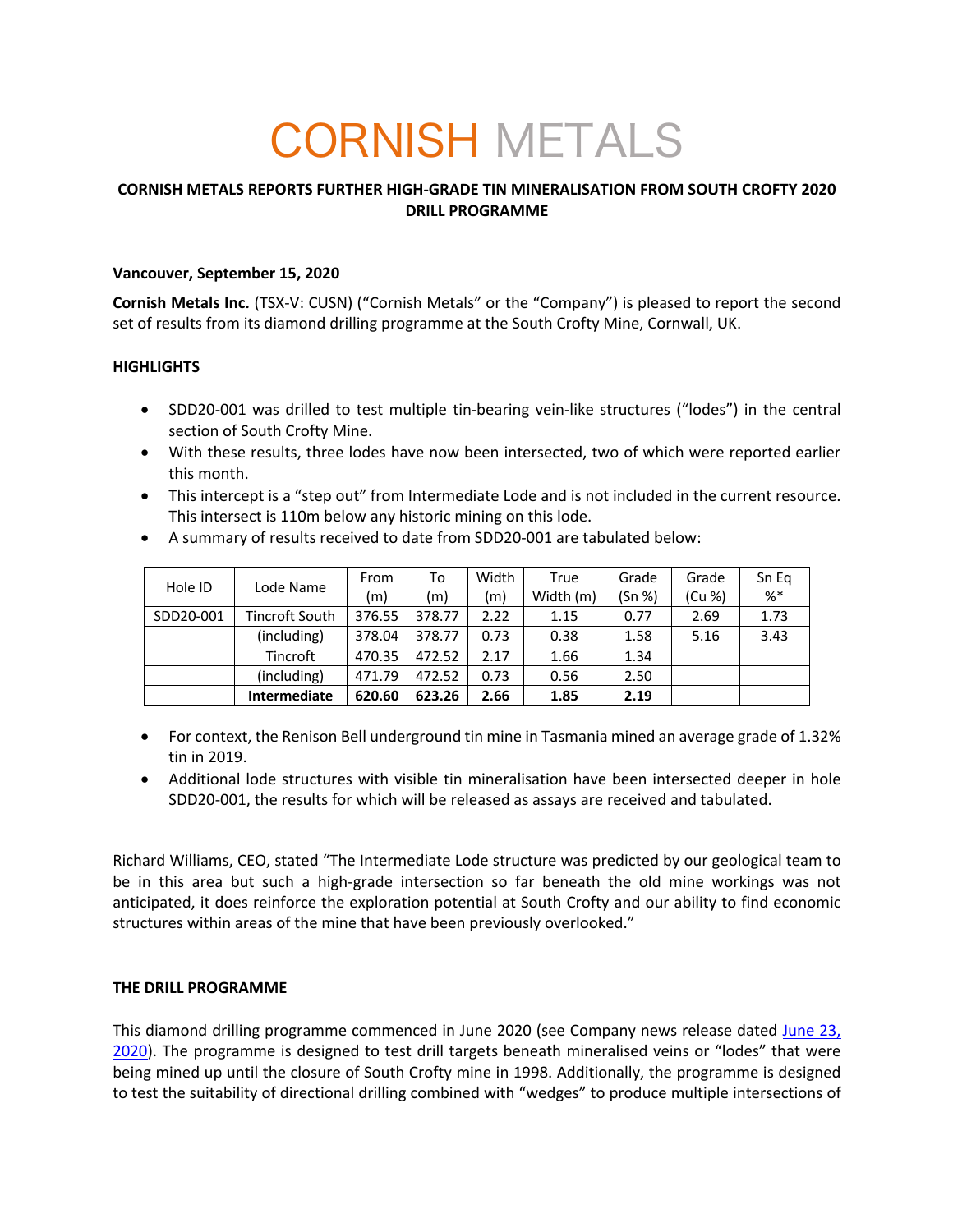vein structures from a single surface or underground drill hole as a means to undertake resource definition drilling and a path to completion of a feasibility study. This initial programme comprises up to 2,000 metres of diamond core drilling from a single surface parent hole and up to three daughter holes that will be wedged-off the parent hole. In addition to the parent hole, the first daughter hole has been completed, and a second daughter hole is currently being drilled.

## **COVID-19 UPDATE**

The Company is extremely pleased with the teamwork and dedication shown by our staff and the drill crew to successfully undertake this uninterrupted drill programme in the midst of the COVID-19 pandemic without any adverse setbacks. The success of this programme will form the basis for our operating procedures for future drilling at South Crofty and the nearby United Downs copper - tin project.

#### **GEOLOGY AND MINERALISATION**

The historic South Crofty mine was a high-grade copper producer from the late  $16<sup>th</sup>$  century up until the mid-19<sup>th</sup> century, when it transitioned to being a high-grade tin producer, with more than 100,000 tonnes of tin metal produced between 1906 and 1998. The project benefits from an active 50 year mine permit, planning permission to build new surface processing facilities, environmental permits to dewater the mine, and very strong local and national support to see the mine reopened.

In simple terms, the geology at South Crofty can be divided into two main rock types; metasediments (locally called "killas"), which overlie an intrusive granite body. The vast majority of copper has been mined from the killas, while nearly all tin produced at South Crofty has been mined from the underlying granite, although tin mineralisation is often associated with the killas-hosted copper mineralisation.

SDD20-001, drilled at an angle of -60 $^{\circ}$  to the north, passed from killas into the underlying granite at a downhole depth of 260m. The drillhole intersected a mineralised structure between 620.6m and 623.26m down hole depth, which correlates with Intermediate Lode, previously mined at shallower depths to the 245 fathom level (440m below shaft collar). The geology consists of a quartz mica mass with strong haematite alteration, with a strong stockwork of dark tourmaline veining intensifying to a breccia at the base of the interval. Fine patches of cassiterite occur within the quartz zones of the structure.

The following information is for reference purposes only and does not imply that South Crofty will generate similar resources. For comparison, underground tin mines with similar geology to South Crofty include San Rafael in Peru, and Renison Bell in Tasmania. San Rafael, operated by Minsur, reports Measured & Indicated mineral resources of 9.4 Mt grading 2.13% Sn (source: Minsur Annual Report dated March 2019). Renison Bell, operated by Metals X (ASX: MLX), reports Measured & Indicated mineral resources of 15.88Mt grading 1.6% Sn (source: Metals X Corporate Presentation, June 2020). In its 2019 Annual Report, Metals X reported production of approximately 7,000 tonnes of tin metal from 800,000 tonnes of ore at an average head grade of 1.32% Sn, with recoveries of 72.36% Sn. This represents about 2% of global annual demand for tin.

The annual global demand for tin is approximately 370,000 tonnes of refined metal with the primary use being for solder in high-tech industries such as consumer and industrial electronics, computing, IT networks, power generation and power supply, essential for the transition to a low-carbon economy. It is also a vital component of Indium-Tin Oxide touch screen technologies, solar PV cells, and increasingly as advanced anodes in various types of lithium ion batteries. More traditional industrial uses include the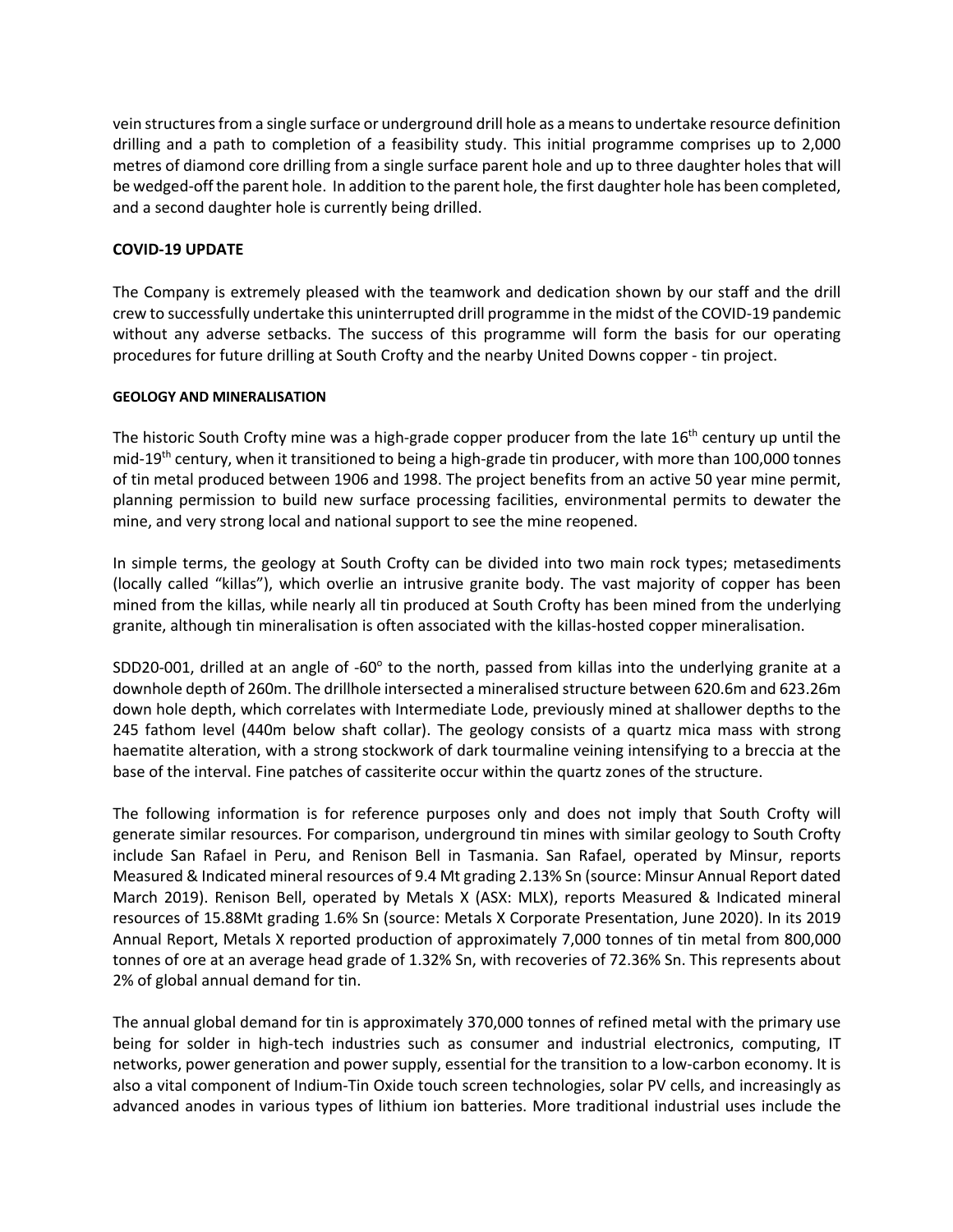stabilising of PVC plastics, glass floating, tin plating of steel and the manufacture of important industrial alloys including bronze and white metals. A useful source of general information about the tin world can be found here.

## **ABOUT CORNISH METALS**

Cornish Metals (formerly Strongbow Exploration Inc) completed the acquisition of the South Crofty tin project plus additional mineral rights located in Cornwall, UK, in July 2016 (see Company news release dated July 12, 2016). The additional mineral rights cover an area of approximately 15,000 hectares and are distributed throughout Cornwall. Some of these mineral rights cover old mines that were historically worked for copper, tin, zinc, and tungsten.

The South Crofty project covers the former producing South Crofty tin mine located in Pool, Cornwall. South Crofty mine closed in 1998 following over 400 years of continuous production. Since acquiring the project in 2016, Cornish Metals has completed and published maiden NI 43-101 mineral resources for South Crofty using the vast archive of historical production data and more recent drilling completed between 2007 and 2013. In 2017, Cornish Metals completed a Preliminary Economic Assessment that demonstrated the economic viability of re-opening the mine. Additionally, Cornish Metals has undertaken extensive pilot-scale water treatment trials and successfully applied for and received the necessary environmental permits to abstract, treat and discharge mine water in order to dewater the mine. Planning permissions for the operation of the mine and re-development of the surface facilities have been secured and construction of the water treatment plant foundations commenced. The dewatering pumps, variable speed drives and new high-voltage power supply have been delivered to site.

## **TECHNICAL INFORMATION**

SDD20-001 was drilled by Priority Drilling Company Ltd using an Epiroc Christensen CT20 Diamond Drill rig. The part of the hole in which these intersections were encountered is drilled in HQ (96mm diameter) to recover a 63.5mm diameter drillcore. Core recovery was greater than 95%. The core was logged, split and sampled by Cornish Metals personnel. The samples, comprising half core, were sent for assay at ALS Minerals, Loughrea, Ireland. Sample preparation involved crushing to 70% less than 2mm, riffle split and pulverised to 85% less than 75 microns. The analytical method used was X-ray florescence (XRF) following a lithium borate fusion. Samples were assayed for with this technique include Cu, Sn, W, Zn and As. A multi-element 4 Acid Digestion ICP-AES analysis was also carried out to further characterise the mineralisation and alteration assemblages. A comprehensive Quality Assurance / Quality Control programme using standards, duplicates and blanks was included within the sampling programme.

The technical information in this news release has been compiled by Mr. Owen Mihalop. Mr. Mihalop has reviewed and takes responsibility for the data and geological interpretation. Mr. Owen Mihalop (MCSM, BSc (Hons), MSc, FGS, MIMMM, CEng) is Chief Operating Officer for Cornish Metals Inc. and has sufficient experience relevant to the style of mineralisation and type of deposit under consideration and to the activity which he is undertaking to qualify as a Competent Person as defined under the JORC Code (2012) and as a Qualified Person under NI 43-101. Mr. Mihalop consents to the inclusion in this announcement of the matters based on his information in the form and context in which it appears.